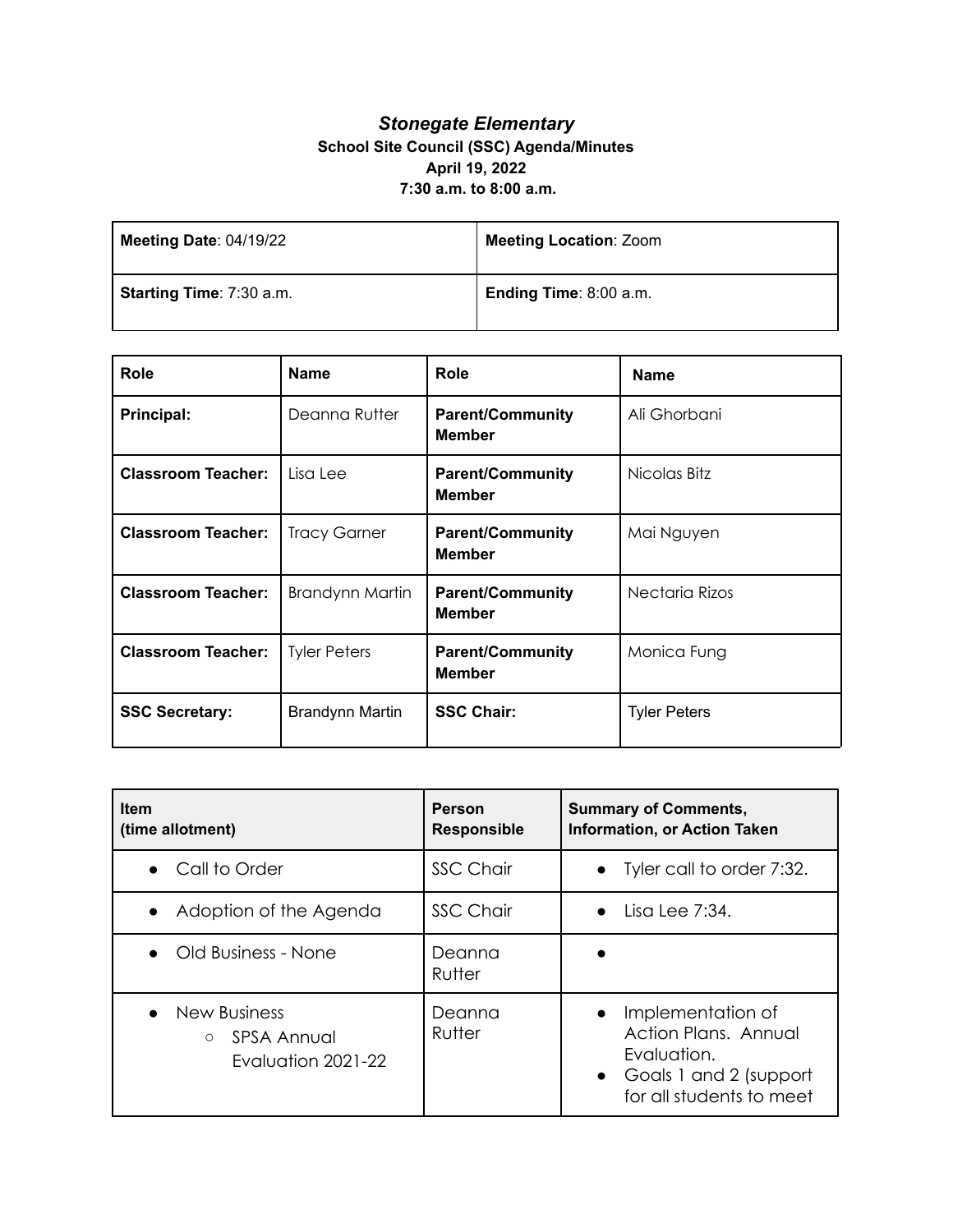| <b>SPSA Needs</b><br>$\circ$<br>Assessment 2022-23 | critical standards of<br>grade level English and<br>math.<br>Strategies: PLC release<br>time for teachers.<br>Purchased additional<br>online learning supports.<br><b>Instructional Assistance</b><br>from hired personnel.<br>Smart Team meetings to<br>monitor students not<br>meeting progress. PLC<br>leads/facilitator<br>coaches.<br>Not implemented -<br>some difficulty in filling<br>positions for student and<br>teacher support for PLC<br>time.<br>Hard to hire enough<br>support staff because of<br>hiring shortages/sub<br>shortages.<br>Next year, continue PLC<br>meetings, having<br>facilitator coaches,<br>hired support, and<br>licenses for online<br>programs.<br>Goal 3: meeting SEL<br>needs of all students by<br>providing SEL instruction.<br>Questions: students<br>comfortable making<br>mistakes, raising hand<br>and sharing.<br>Data supports increase<br>in students comfort level<br>for both questions.<br>Strategies: One<br>elementary resource<br>counselor, preferably<br>would have 2 if there<br>were no staffing<br>shortages. Most<br>effective was ERC<br>support, staff |
|----------------------------------------------------|-----------------------------------------------------------------------------------------------------------------------------------------------------------------------------------------------------------------------------------------------------------------------------------------------------------------------------------------------------------------------------------------------------------------------------------------------------------------------------------------------------------------------------------------------------------------------------------------------------------------------------------------------------------------------------------------------------------------------------------------------------------------------------------------------------------------------------------------------------------------------------------------------------------------------------------------------------------------------------------------------------------------------------------------------------------------------------------------------------------------------|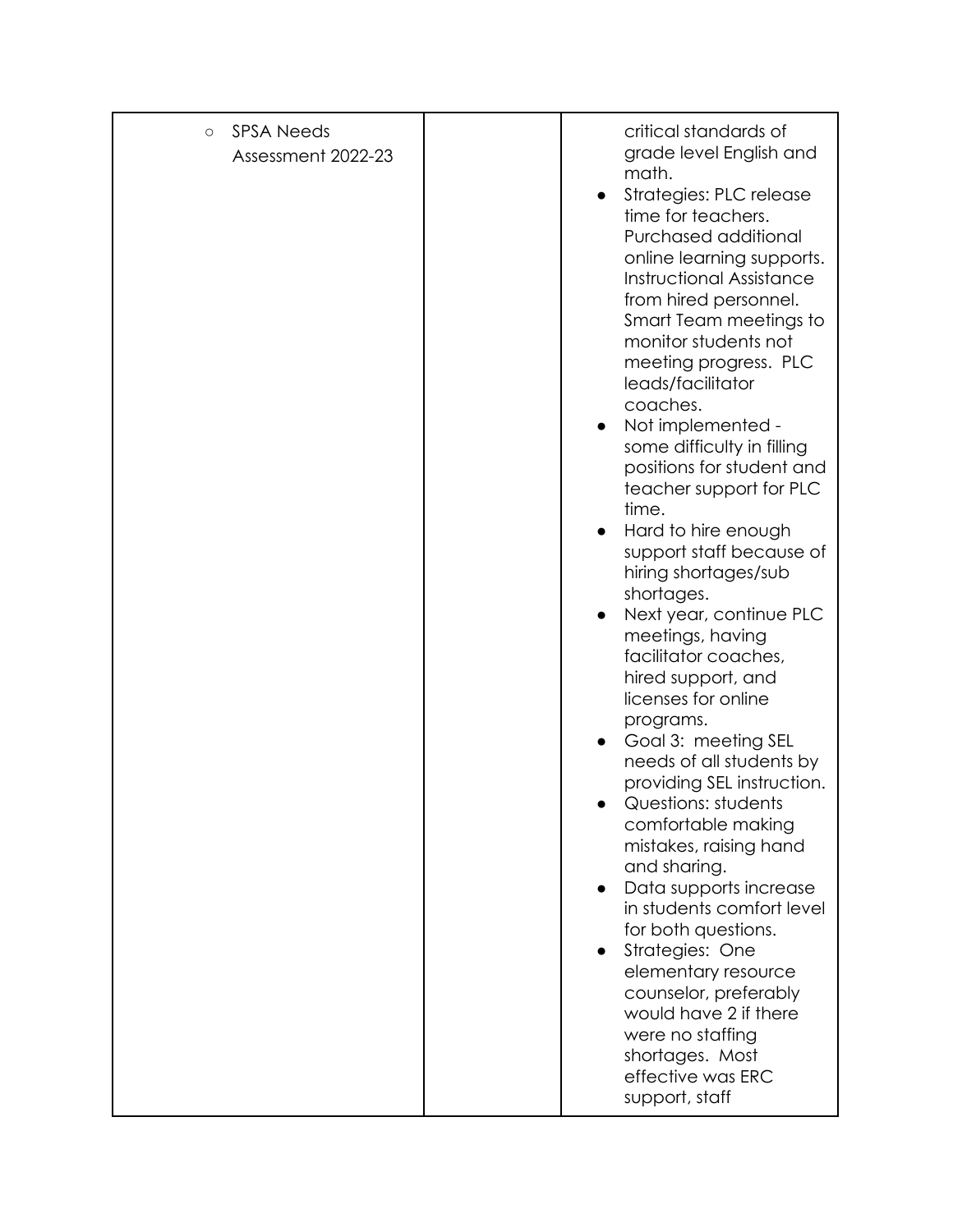| development, and<br>incentives for students.<br>NOt as effective with<br>parent implementation<br>(do not yet have<br>resources. Plan on that<br>strategy for next year.<br>Goal 4: Social Justice -<br>students treat one<br>another with respect.<br>Outcomes for this year<br>stayed dropped 1% from<br>48% last year to 47% this<br>year.<br>Strategies: Staff trained<br>in EEDI by Tyler Peters.<br>Follow up staff devel<br>meetings. Parent<br>engagement was<br>implemented (Hawk<br>Talk). Newsletter articles<br>and actions followed<br>around<br>EEDI. Most effective<br>staff devel and parent<br>engagement.<br>No changes for next<br>year besides for need<br>for additional materials<br>and resources for<br>teachers.<br>Motion to approve<br>SPSA. Tracy Garner 7:52.<br>Needs Assessment:<br>1. Equity and Access<br>2. School Climate<br>3. Student Achievement<br>Deanna gathering data<br>to look at these 3 areas<br>of focus.<br>School Climate - site<br>based surveys -<br>perspective data (staff,<br>students,<br>parents/families) - new<br>question to add to<br>survey "Q: Do I |
|-------------------------------------------------------------------------------------------------------------------------------------------------------------------------------------------------------------------------------------------------------------------------------------------------------------------------------------------------------------------------------------------------------------------------------------------------------------------------------------------------------------------------------------------------------------------------------------------------------------------------------------------------------------------------------------------------------------------------------------------------------------------------------------------------------------------------------------------------------------------------------------------------------------------------------------------------------------------------------------------------------------------------------------------------------------------------------------------------------------------|